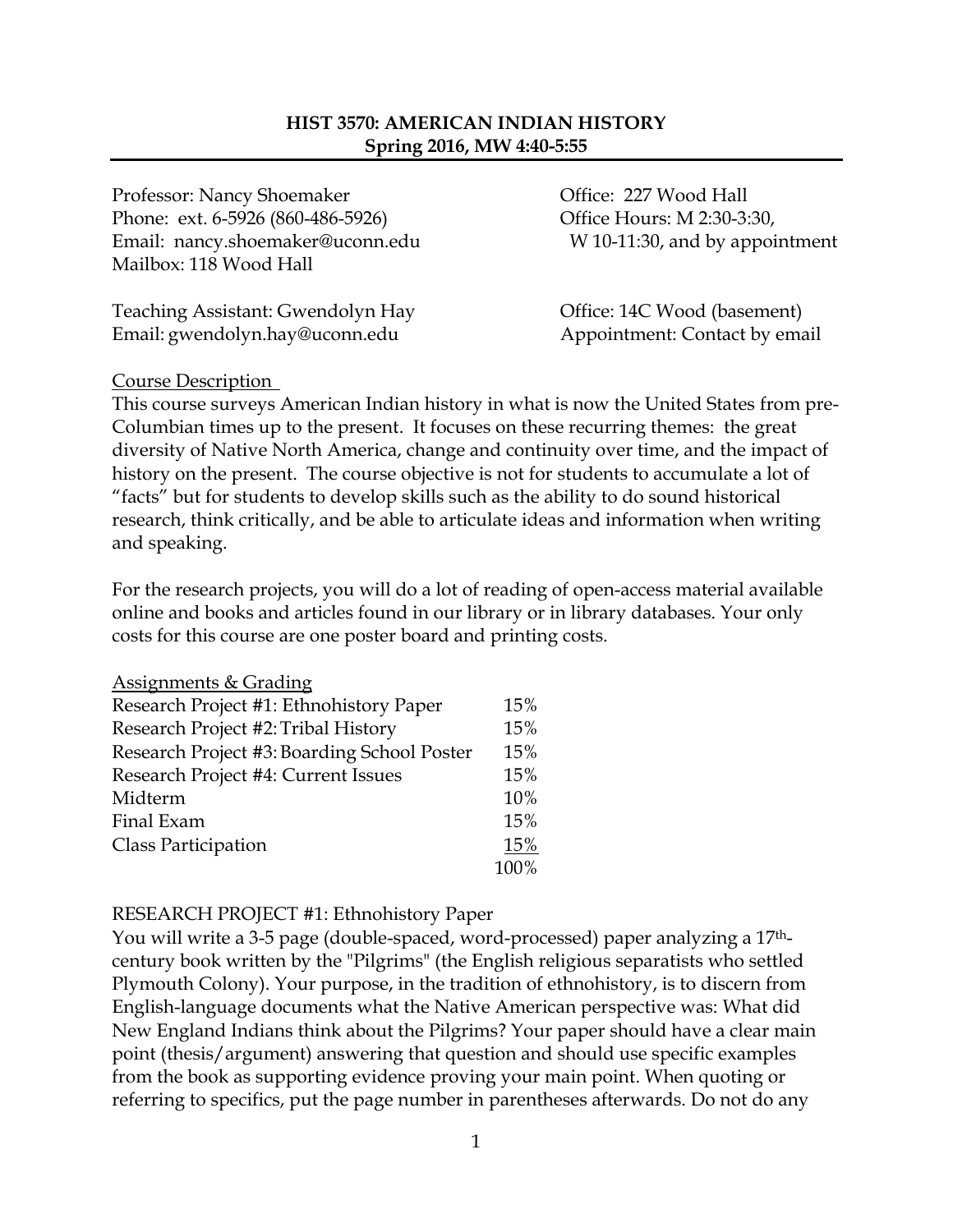outside research. Instead, closely analyze this one text to try to figure out what the Indian perspective on English settlement of New England was. The book is Henry Martyn Dexter, ed. *Mourt's Relation, or Journal of the Plantation at Plymouth*. Boston: John Kimball Wiggin, 1865. The google books pdf of it is posted on huskyct. Or, if you prefer to use a book, you can buy the Dwight Heath edition cheaply online. Just be sure to identify in your paper if you used the Heath edition instead of the one on huskyct. You do not need to read the introduction and footnotes but may find them helpful. Note that the author is unknown (probably William Bradford and Edward Winslow wrote most of it) so do not call him Mourt. You may call the authors the Pilgrims or Plymouth Separatists.

#### RESEARCH PROJECT #2

This research project will involve each student in independent research on the history of a particular tribe up to the mid-nineteenth century (circa 1850) and in a group presentation to the rest of the class.

The most important component of the research project is the quality and quantity of research each student conducts. Students will submit a bibliography listing at least six sources, which must consist of both scholarly books and journal articles found in journal databases such as JSTOR and Project Muse. Encyclopedias (such as Wikipedia) and internet websites are NOT acceptable sources for Project #2. You may use primary sources (documents produced in the time period you are studying), but your most useful sources will be secondary works written by scholars who are specialists in the history of your assigned tribe based on their own historical, anthropological, or archaeological research. Because you will be graded on the quality of the sources you have located, be sure to identify who the most reliable and informative authorities are on your assigned tribe's history. If you have trouble finding books or articles on your assigned tribe, then look for books and articles on the region/culture area.

A second component of the research project is that students will come together in teams designated by "culture areas" to prepare class presentations. Time will be set aside in class for team meetings, and so you are not expected to meet outside of class to prepare the presentations. Your purpose in the presentation is to historicize the culture areas concept by identifying one landmark event or development that led to a dramatic change in the Native history of that region before the mid-nineteenth century. The final presentations will be 15-20 minutes long with five minutes for questions from the audience. Every member of the group should have a speaking role in the presentation.

You will turn in your bibliography on the day the planning of the presentation starts and will resubmit it, with revisions or additions, on the final presentation day. The grade for the research project will be based on the substance, relevance, and accuracy of information you personally collected through your research, as evident on the bibliography and during team discussions; and the creative insights, thoughtful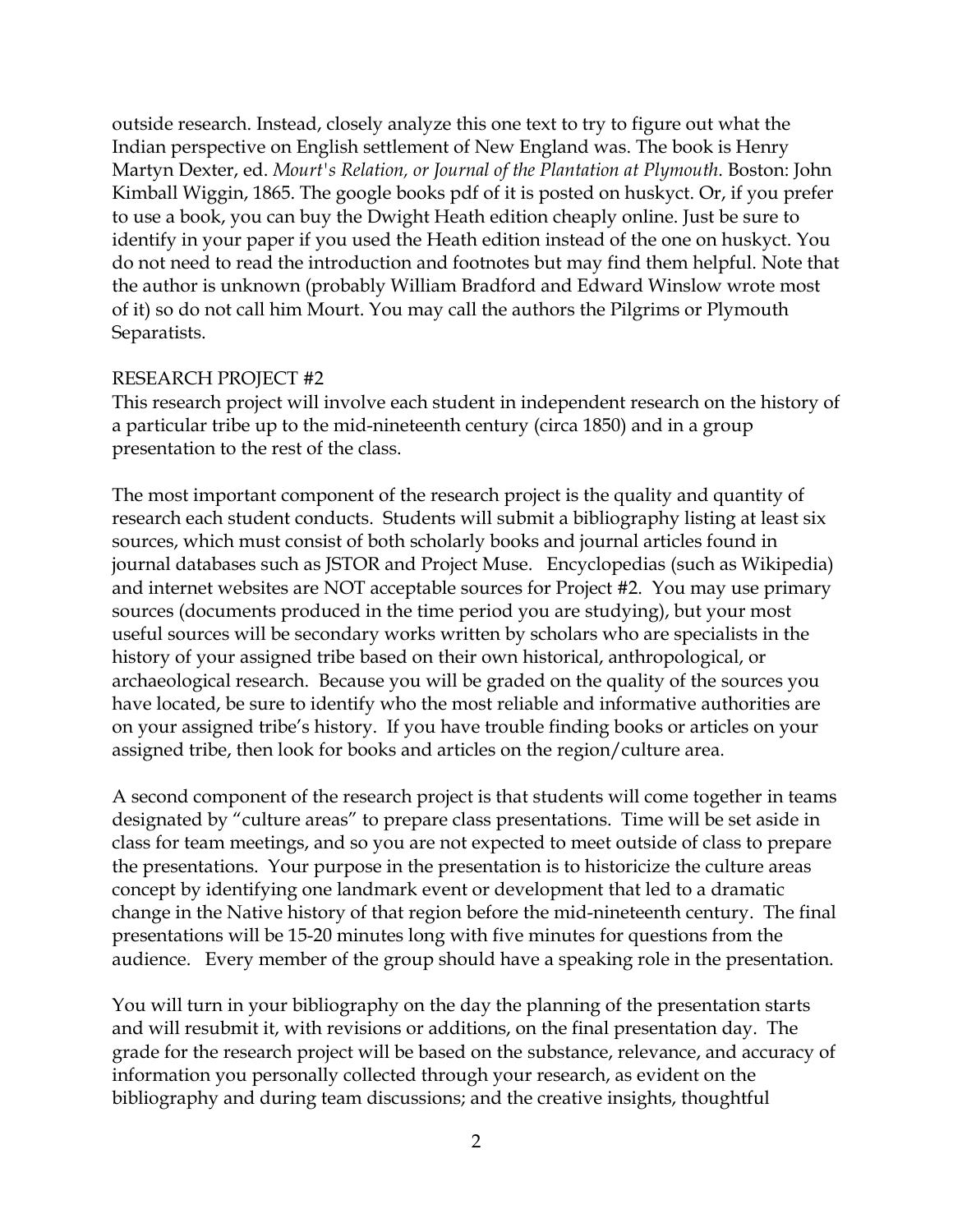analysis, and level of participatory energy you bring to the team's planning and the presentation itself. Absences on planning days or a lack of engagement in or preparation for team discussions will have a major impact on this grade.

#### RESEARCH PROJECT #3

You will need to purchase a poster board to present research findings on Carlisle Indian School. Using the website of the Carlisle Indian School Digital Resource Center, pick one or more of the Student Files—perhaps from the tribe you just researched for Project #2-- as your focal point for interpreting the boarding school experience. Use the other resources available through this website to further research the experiences and perspective of the student(s) you have chosen to profile and your understanding of the Carlisle school's philosophy and student responses to it. Your poster will be graded on (1) whether the information presented clearly coordinates around a main point (thesis/argument) and (2) the amount of research you put into the project and the substantiveness and accuracy of your research findings as displayed on the poster.

http://carlisleindian.dickinson.edu/

## RESEARCH PROJECT #4

I will reassign students to a new team to research the history of a current issue. Possible team topics are tribal sovereignty, environmental issues, economic development (such as casinos), tribal federal acknowledgment, tribal membership, NAGPRA (Native American Graves Protection and Repatriation Act), sacred sites, and mascots.

Teams will prepare a presentation under the same guidelines as for Research Project #2 but will draw from a greater variety of sources. In each individual's minimum of six sources listed on the bibliography, you must include at least one scholarly book, one scholarly article, one newspaper article, and a tribal website. As with Research Project #2, your objective with the bibliography is to identify the most authoritative sources of information and not take information randomly from websites, in which the identity, purpose, and credibility of the author are not transparent nor authoritative. Encyclopedias are NOT acceptable sources of information for your research because their information is derivative from some other source. Find those reliable sources yourself and do not accept as true and incontestable everything you read.

Your purpose in the presentation will be to familiarize the rest of the class with the historical background of this current issue. As a team, you should develop a thesis (main point/argument) that strives to explain the historical factors behind a fundamental problem, contradiction, or disagreement that predominates in contemporary discussions of this issue. Note that you should not take sides in a debate by judging who is right and who is wrong, what is good or what is bad. Your purpose is to explain this issue and illuminate the multiple viewpoints Native people have expressed in debates on this issue.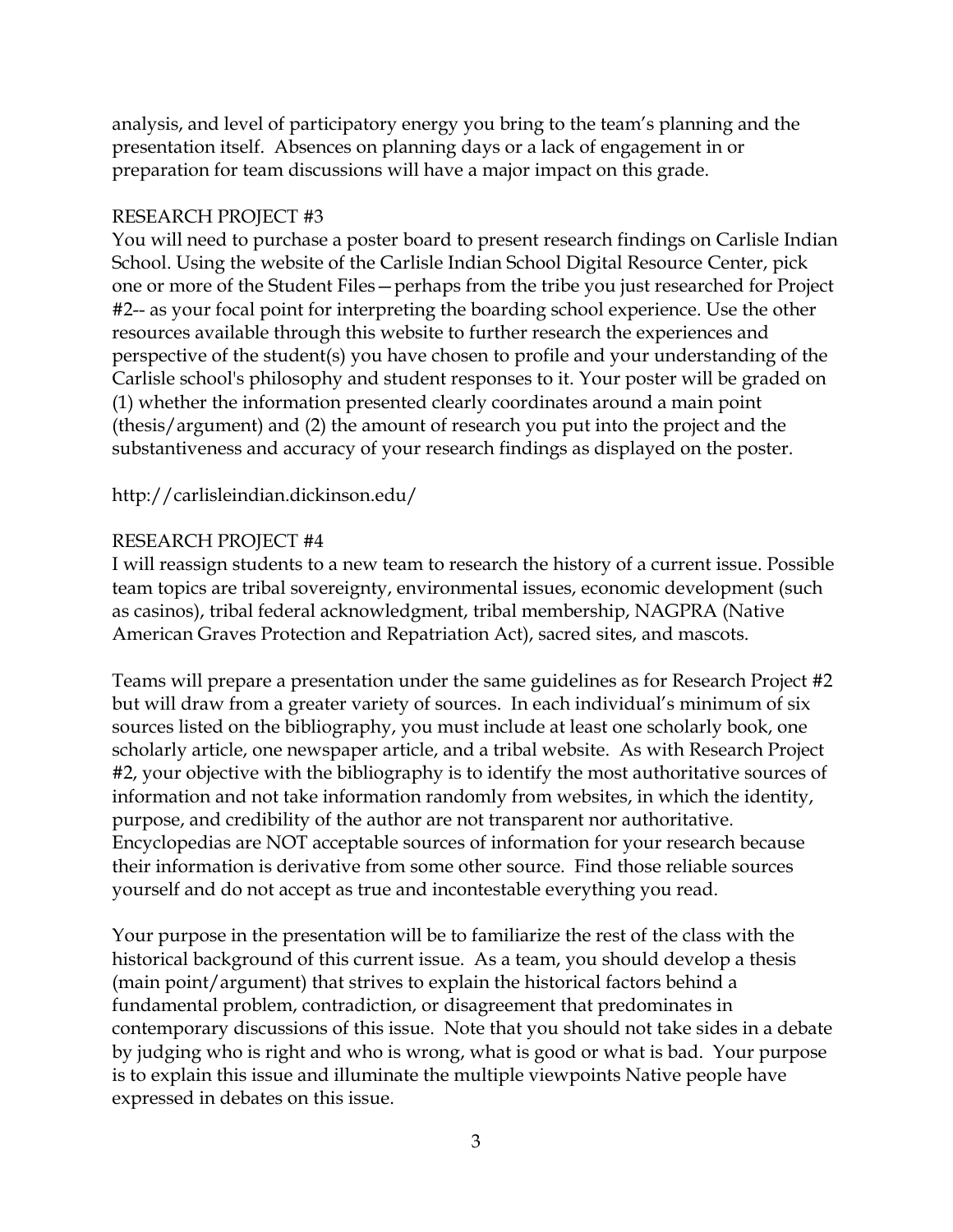## MIDTERM

The midterm will consist of four short-answer questions, each requiring a oneparagraph answer. You may draw on all course materials (lectures, powerpoints posted on huskyct, handouts, the research projects, group presentations) in your responses. I will bring blue books, and you will bring a pen/pencil and will not have access to notes or other materials.

## FINAL EXAM

The final exam, held in our regular classroom during our scheduled exam period, will consist of (1) four short-answer questions similar to the midterm and dealing with material studied since the midterm, and (2) an essay question that expects you to draw on course material from throughout the semester. You will receive a list of possible essay questions ahead of time, from which I will pick one on the day of the exam. I will bring blue books; you just bring your pens or pencils.

## CLASS PARTICIPATION

Your participation in planning meetings and the two presentations count toward Research Project #2 and #4 grades, but all other contributions to class discussion affect your class participation grade and are based on the quantity and quality of contributions and preparation for class. Absences, arriving late, and leaving early obviously mean you are not there in class participating. Use of phones and other electronic equipment without instructor permission, not giving full attention to classmates during their presentations, and walking in and out of the classroom while class is in session all count as disruptive behavior and will seriously impinge calculation of the final class participation grade.

#### Policies

- Do not leave the classroom when in session unless it's an emergency. Even when we are working informally in groups, it is inappropriate to leave the room since absences and interruptions interfere with the group's or the class's ability to complete the task at hand.
- No use of electronic equipment in class, unless with explicit instructor permission. Please turn off cell phones before class starts.
- Do not submit assignments as email attachments unless with explicit instructor permission. Assignments that are to be graded must be turned in on paper.
- C means satisfactory completion of course requirements. B's are for good work (demonstrating special effort, insight, creativity, thoroughness, clarity, etc.). A's are rewards for outstanding work, above and beyond course expectations.
- To be fair to those students who turn their work in on time, late assignments will be marked down a notch: B to B-, C+ to C, for example); more if the assignment is past due by more than one week.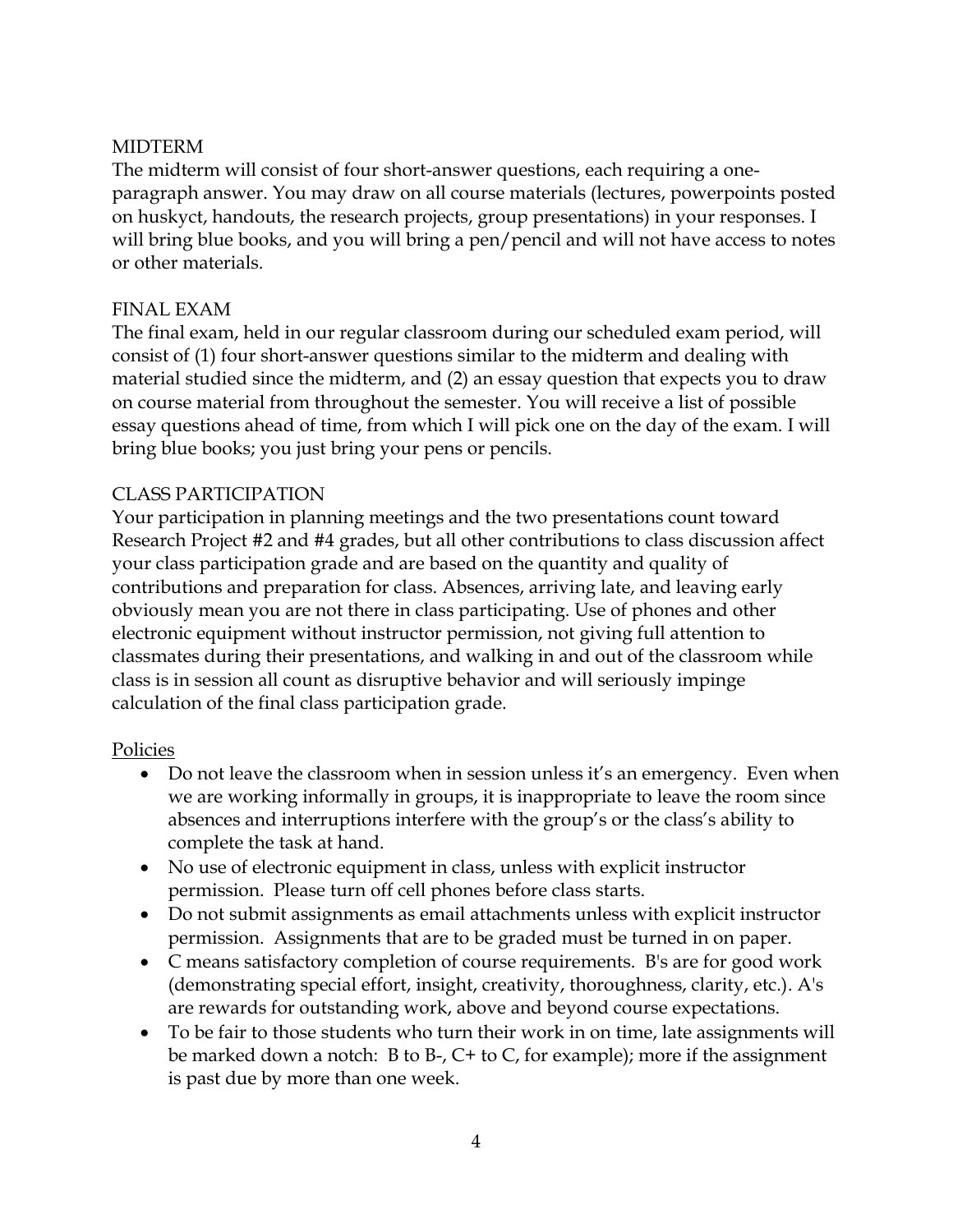- All written assignments must be done independently. Academic dishonesty, whether cheating or plagiarism, is a serious offense and will result in automatic failure of the assignment and perhaps further penalty depending on the gravity of the situation. See the section on "Academic Integrity" in *The Student Code*.
- I can show your assignments (anonymously) to others as models unless you tell me in writing (by email, e.g.) that you do not wish your work shared.

### Class Schedule

Note: You are expected to know about changes to this schedule announced in class or posted on huskyct. If class is cancelled because of snow or some other emergency situation, you do have an assignment: watch the film *Bones of Contention*, which can be streamed through the UConn Libraries website.

## **WK 1**

| W 1/20           | <b>INTRODUCTION</b>                            |
|------------------|------------------------------------------------|
| <b>WK2</b>       |                                                |
| M 1/25           | <b>ORIGINS</b>                                 |
| W 1/27           | MOUNDBUILDERS & ANCIENT PUEBLO PEOPLES         |
| WK 3             |                                                |
| M 2/1            | IROQUOIS (HAUDENOSAUNEE) CONFEDERACY           |
|                  | <b>NATIVE NEW ENGLAND</b>                      |
|                  | <b>CULTURE AREAS CONCEPT</b>                   |
| W <sub>2/3</sub> | EXCHANGE: ENVIRONMENTS, TRADE, PEOPLE, CULTURE |
|                  | <b>ETHNOHISTORY</b>                            |
|                  | Read: Mourt's Relation                         |
| WK 4             |                                                |
| M 2/8            | EXCHANGE, cont'd.                              |
|                  | PEQUOT WAR & KING PHILIP'S WAR                 |
|                  | Due: Research Project #1                       |
| $W_2/10$         | LOOKING AHEAD TO RESEARCH PROJECT #2           |
| <b>WK 5</b>      |                                                |
|                  | M 2/15 LAND, TREATIES, & 1776                  |
| W 2/17           | <b>CHEROKEE "CIVILIZATION" AND REMOVAL</b>     |
| WK 6             |                                                |
| M 2/22           | PRESENTATION PLANNING (laptops allowed)        |
|                  | Due: Draft Bibliography                        |
| W 2/24           | PRESENTATION PLANNING (laptops allowed)        |
|                  |                                                |